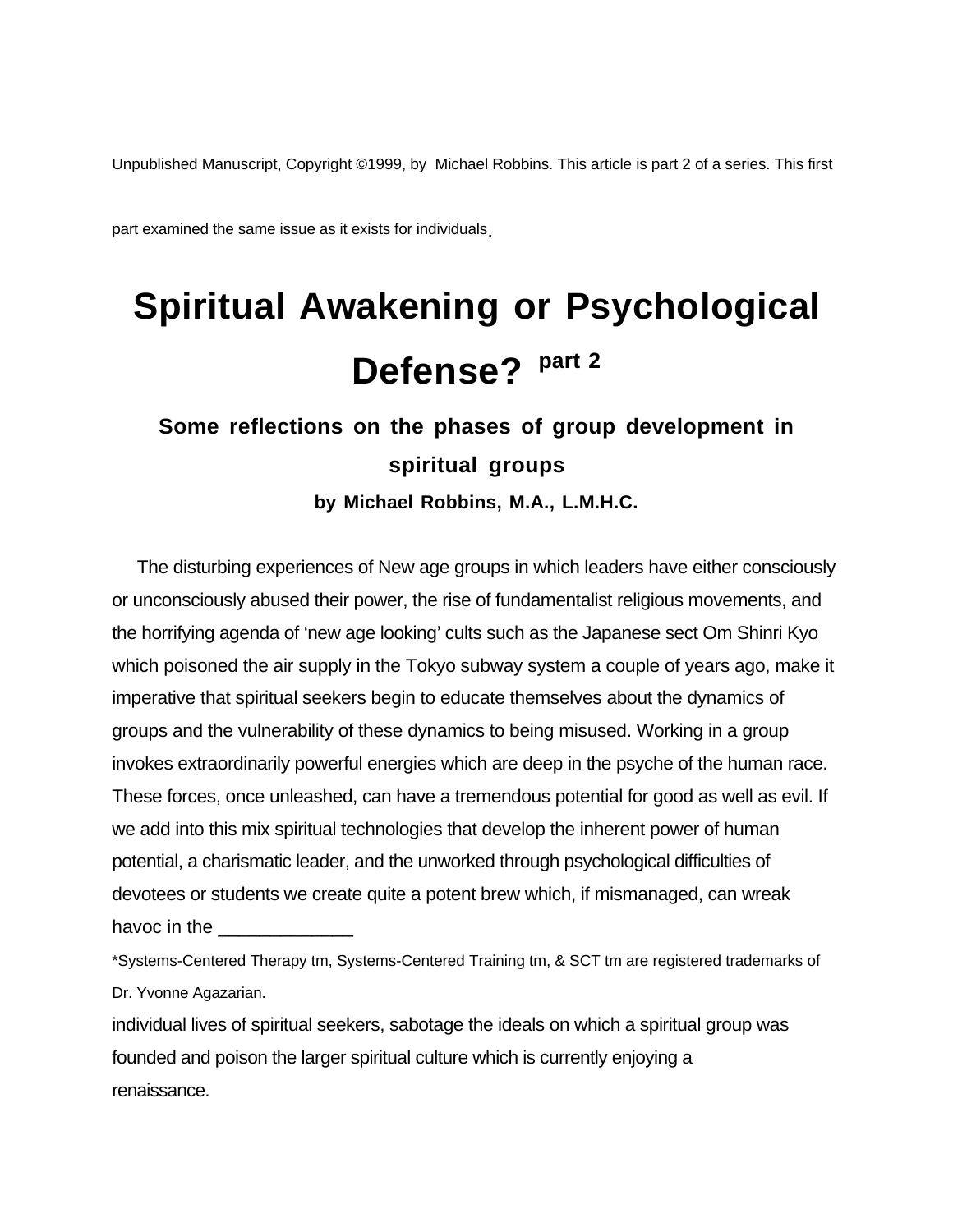Similar to individuals, in order for spiritual groups to function as healthy containers for spiritual growth, they must work through their issues around authority and intimacy. These issues are predictable phases of group development. In my opinion, it is essential for spiritual leaders to educate themselves about the stages of group development so that they can recognize what phase their particular group is in and keep their fingers on the pulse of the group process if it begins to go awry. In this article, I will use one particular model for working with groups, Systems Centered Therapy tm (SCT tm), to illuminate the stages of group development as they relate to the life of spiritual groups (Agazarian, 1997).

The SCT model of group development is based on research that was originally done by Bennis and Shepherd (1957). Since that time a variety of independent researchers have observed similar stages of group development (Beck, 1987). In some models, these stages have been given slightly different names, but the general sequence of them is the same.

 SCT has a very specific methodology for working with the phases of group development. The cornerstones of this methodology are an understanding of the group as a whole, a sophisticated model of the hierarchy of psychological defenses, a System for Analyzing Verbal Interaction (S.A.V.I., Simon and Agazarian, 1967 ), General Systems theory (von Bertalanffy, 1968), Lewin's field theory (1951), and a rigorous training for group leaders that teaches a Systems-Centered therapist how to understand the phases of group development experientially inside themselves as well as theoretically. This training takes years of personal growth and intellectual study. It is not my intention in this brief article to teach the reader how to become a Systems-Centered group therapist. My goal is simply to give the reader a basic understanding of what the phases of group development are and how these apply to spiritual groups. It is my hope that this information can begin to give the reader some direction towards understanding the experiences they have had in spiritual groups and begin to open up a dialogue in the spiritual community around the relationship between group dynamics, psychological growth and spiritual awakening.

**The Stages of Authority, Intimacy, and Interdependent Love, Work and Play in**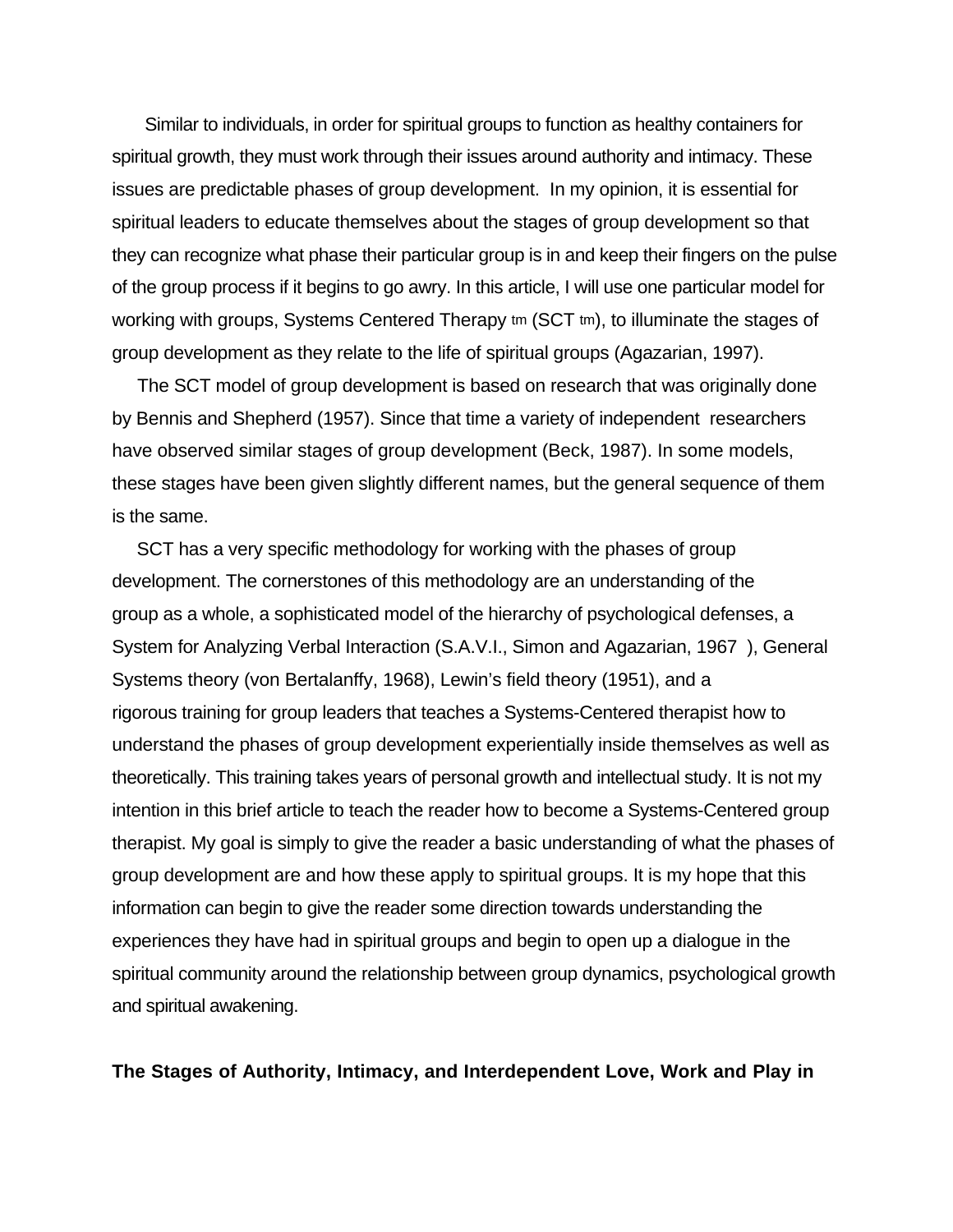#### **the Life of Spiritual Groups**

# **1. The Authority Phase of Group Development**

 All leadership interventions necessarily ask group members to change the way they are outside of the group and to take on a new role as a group member. From the first moment of a group's existence a norm is developed which will influence the life of the group and dictate the sphere of possibilities that will be available for group members. How group members respond to both leadership interventions and to group norms constitutes the first phase of a groups development. The core of this phase is the relationship to the external authority of the leader and the sense of inner authority and personal values of each member.

 All groups have different requirements for membership.Examples of naturally occurring social groups are families, peer groups, religions, graduate schools and corporations. To attain and to maintain membership, individuals must be willing to abide by the norms of their group. The clearer a group is about its norms the easier it will be for an individual to understand the requirements of group membership and to decide whether or not they want to become a member. Individuals who flagrantly violate the norms of their group usually will incur some form of sanction. These sanctions can be as benign as being sent to one's room without supper or as serious as a prison term.

 If the work of the group is the exploration of feelings, group members have the opportunity to explore the intensely virulent feelings that may be aroused at the boundary of joining a group. In most groups, including spiritual ones, little or no time is given to a conscious exploration of these feelings. Unfortunately this often results in a variety of acting out behaviors that have tremendous costs both for individuals and the group as a whole.

 An example of a spiritual group getting stuck in the authority stage occurred for me in a group I belonged to that was studying the dynamics of the human energy field. The leader of this group had a very particular system of psycho-spiritual exercises that needed to be followed exactly to achieve the desired results. He also had a dogmatic and rigid teaching style. Inevitably, the group had all sorts of responses to his level of precision and to his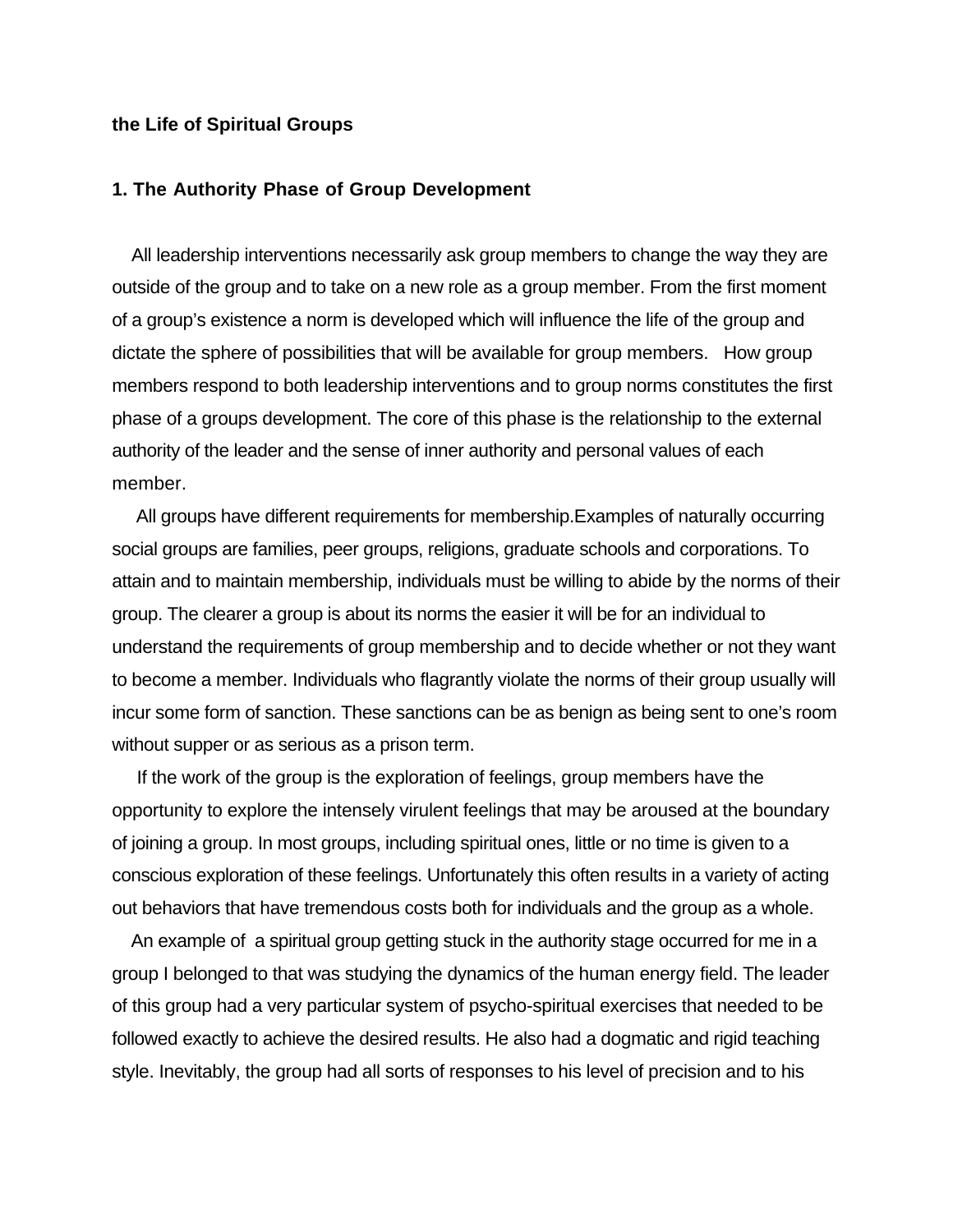style of delivery. Some group members became extremely compliant and even started to behave like 'energy exercise police', making sure that all the group members were following the teachers' instructions precisely. Other group members became defiant and rebelliously compared the teacher's system with other systems they had studied, invented their own exercises, or put the teachers' exercises down. Outside the group meetings the gossip mill was turning at quite a furious speed as people jockeyed for political position in the group. Fairly quickly a number of role pairings and role locks developed between group members and between the teacher and group members. These role pairings were of identified patients and helpers, victims and bullies, and scapegoats and scapegoaters. While the group was acting out these roles the group process stalled and many people left the group. Unfortunately, although the teacher was highly skilled in the particular system that he was teaching, his work floundered. The value of a process such as Systems-Centered Therapy at this point is that it can create an environment in which group members can explore the pull that we all have to act out one or another of these roles and to begin to experience and understand the feelings that we are managing by these roles.

 The major explorations in the first phase of any groups development revolve around compliance and defiance. This conflict will show up both in relationship to the authority of the leader and to the demands of group life. The group will usually split into two camps; those that love the leader and agree with what he is doing, and those that want to change or modify the leader or in more extreme cases overthrow him. The crucial issue here is psychological survival as group members come to terms with the structure that the leader has chosen and the demands of working together. Even without leadership intervention, every group has certain conscious or unconscious norms that will exert a lot of pressure on its members. This pressure will be both overt and visible and subtle and invisible.

 The conflict between one's individuality and the reality that group membership demands that one surrender personal agendas into a larger context can stir up a tremendous amount of primitive anxiety, rage and terror. Groups will usually deal with their conflicting feelings around membership and the leadership in a dialectical pattern of flight and fight. Knee jerk compliance is a flight away from an honest struggle with the demands of group life and can incur a painful loss of self. Often compliant members will only recognize these costs years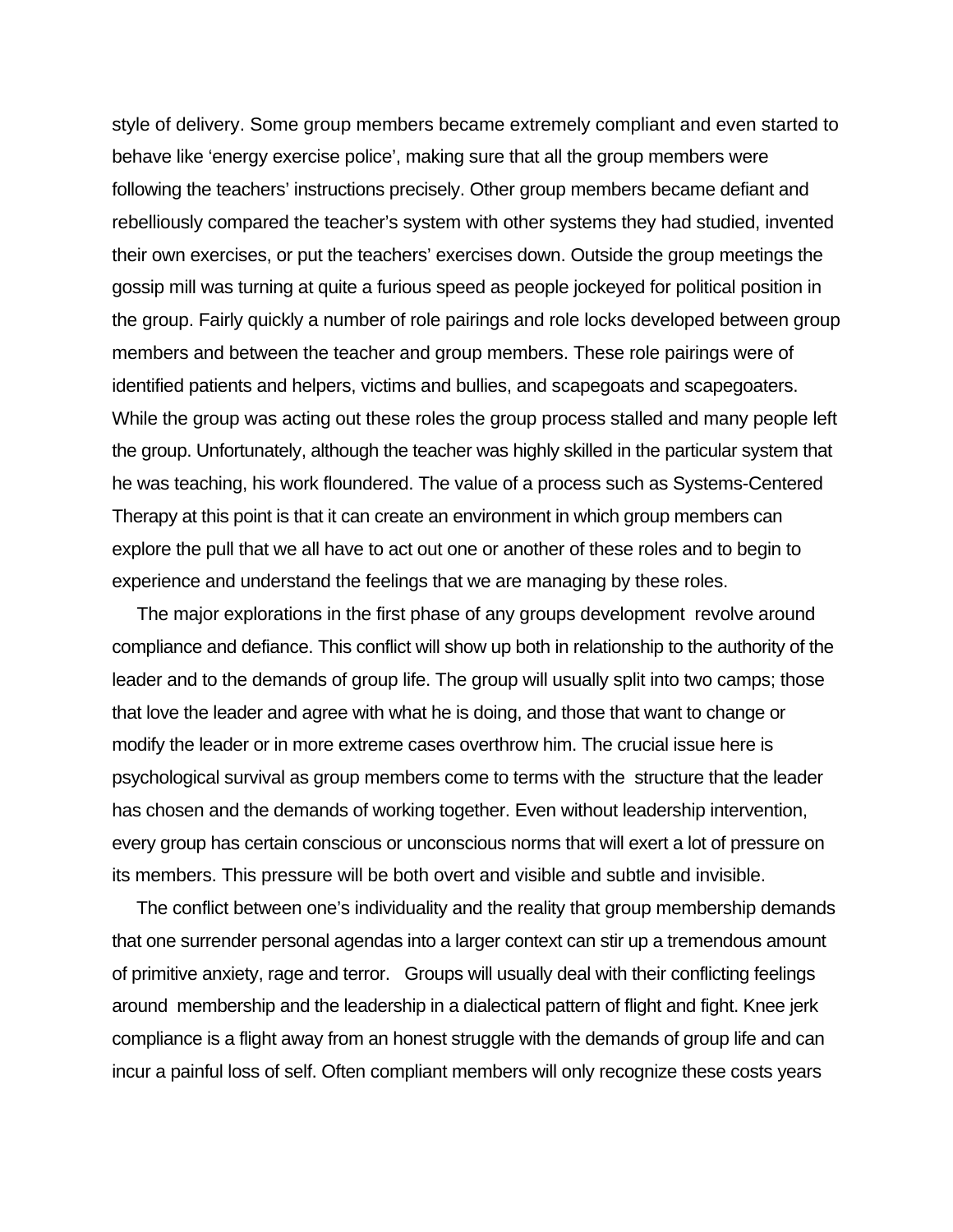into the life of the group. The compliant position resolves the conflict by prematurely giving over to group membership and fleeing from any direct confrontation with the authority and/or the group as a whole. The compliant impulse is to accept the group norms before one has thoroughly evaluated them rather than experience the terror of being excluded by the group or actively ostracized. On the other hand, group members with a salience for defiance, will stubbornly preserve their individuality at all costs and instinctively see the structure of the group and leadership interventions as a threat to their autonomy. The fear of losing oneself in the group will result in a distorted perception of the leader and the structure of the group. This position can easily crystallize into paranoia or anti-social behavior. From this perspective the benefits of co-operating with the status quo feel like a devils deal. Neither the compliant, one-down position nor the defiant, one-up position can allow for the development of genuine intimacy. Both strategies are fundamentally concerned with survival rather than relationship.

 The position of SCT is that both the impulse towards compliance and defiance must be explored before one can authentically cross the boundary into group membership. Before a group member can make this shift authentically he or she must attain a considered, individuated position, untainted by either compliance or defiance, from which they can evaluate the norms and values of the group and decide whether or not they are willing to subscribe to them. Until a group member has made conscious his or her impulses towards compliance and defiance it will be very difficult to cross the boundary into group membership in an authentic way. This process happens not once but many times during the course of one's membership in a group. Until a group as explored it's impulses towards compliance and defiance and its relationship with authority (both the leader's and their own!), according to SCT, it will be unable to support a genuine exploration of intimacy.

 The issue of intimacy requires that group members are landed in their own authority and have attained some degree of individuation in their relationship to the leader. A good barometer to test whether or not a group has moved from the authority phase into intimacy is to monitor the communication pattern of the group. During the authority phase all group communications are triangular, with members constantly checking either verbally or nonverbally if the leader approves, whereas during the intimacy phase members are much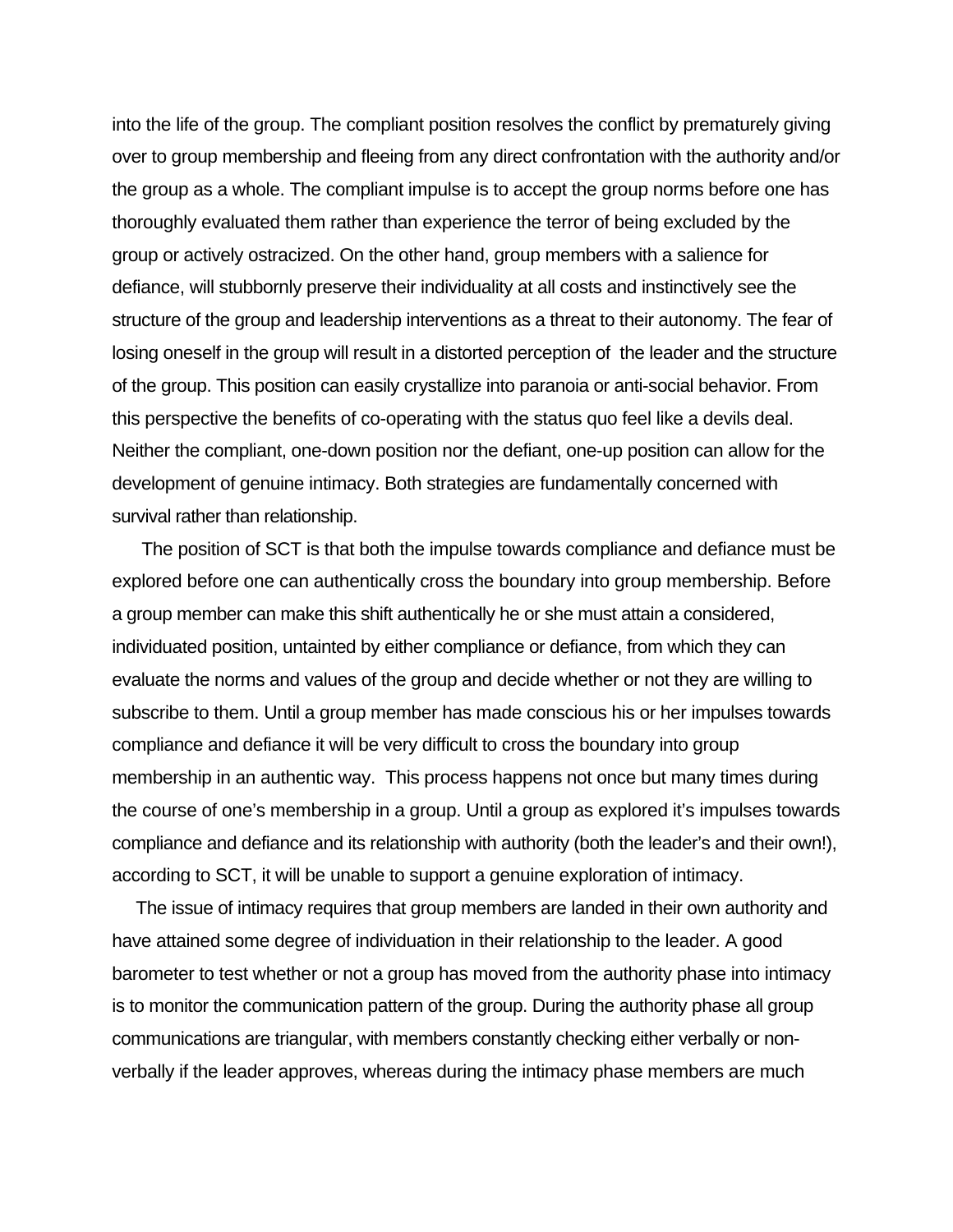more concerned with their relationship with each other. This is particularly obvious in the way that members make eye contact. During the authority issue, eye contact is either directly with the leader or darting, as group members quickly try to gage whether what they have said has met with approval or disapproval. In intimacy the center of authority is squarely within each group member and the major focus of concern is their relationship with each other.

#### **2.The Phase of Intimacy**

 As in the authority phase, the issue of intimacy poses the group with another conflict. Again, this conflict is usually explored dialectically until the group has achieved an integration. The two polarities of intimacy are the pull towards enchantment and being 'in love' (at the cost of recognizing the real differences in the group) and disenchantment and despair (at the cost of recognizing the real similarities in the group.)

 An example of the intimacy phase of development occurred for me in a spiritual group that I belonged to that had a very devotional and inspirational practice. The meditations were often ecstatic, blissful, and there was a lot of high, loving energy both during the meditations and in our social interactions with each other. Often I couldn't wait to go to these meditations to get my hit of this pure, ecstatic atmosphere. For years we were living in the wonderful blissful space of enchantment with each other and with the high spiritual current of energy which was coming through the group. Difficulties in the community began when several of the group member's marriages began to blow apart. As a group we had lots of skills for getting into a very high attunement, however we were lacking the ability to deal with the frustrating reality of difference in our intimate relationships. Most of us were in denial of the existential paradox that we are always both together and alone. When we came up to this frustrating reality, rather than work with it, we often acted out and went in search of the next ecstatic union (or perhaps to be more psychologically accurate, one might say the next ecstatic merging!). This issue culminated when two of the leaders who were in a long term marriage, split up. This precipitated a group crises after which many of the old group members drifted away. At this point you might say that many of us were acting out the second sub-phase of intimacy - disenchantment, alienation and despair.

In studying Systems-Centered Therapy, I learned that this experience was not unique.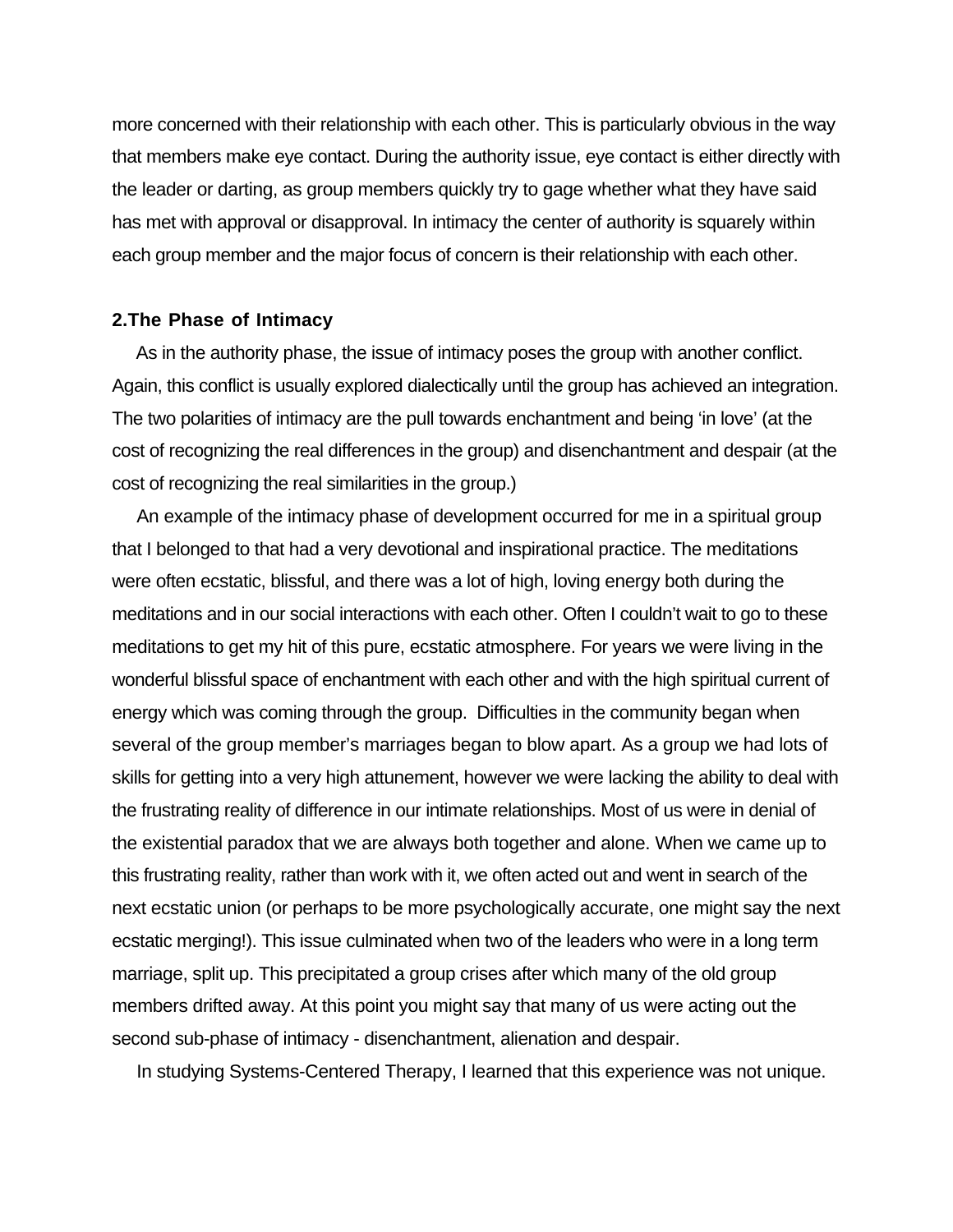Most groups that survive and work through their authority issue (which is no small achievement!) will go through a phase of enchantment which is followed by some form of disenchantment. During the phase of enchantment, the group can have a very warm womblike quality. Everything is wonderful. This is the best group in the world with the most incredible people and the most fantastic leader. The group is flushed with the energy of idealization and optimism. Everything is seen through rose colored glasses and there is a feeling of enormous trust in others and an omnipotent feeling about oneself. The difficulty is that all of this trust and love is blind and can only be maintained by denying the real differences that exist between group members. So long as the group can keep its 'high' going everything is great, even ecstatic. This state can be so addictive that group members will often deny their own perceptions of reality and allow a lot of unsavory things to happen so long as they can keep that 'loving feeling' alive.

 Many people involved with spiritual work have a strong resonance for this experience. We are all familiar with the workshop junkie who is addicted to getting a hit of this wonderful high energy. (Maybe we have even been one ourselves!) Group leaders that are addicted to this state of bliss will collude with group members to keep this game alive. The distinction that never gets made in a group or an individual who is stuck at this stage is the difference between 'union', which occurs between autonomous individuals with great respect for differences, and 'merging' which has very little authentic tolerance for difference.The symptoms of this stage of development can manifest in life as a love addiction or dependency which denies the possibilities of seperation and individuation. This sub-phase begins to become modified when members of the group start to notice the real differences and separations between them. Reality can arrive like a ton of bricks when this bubble breaks.

 In the phase of disenchantment, suddenly the group's world is bleak and all that group members notice are their differences. Mistrust colors the group grey, and group members explore experiences of alienation, paranoia, contempt and despair. A reactive independence seems like the only solution. Similarities may be noticed but are quickly defended against as the group (or a sub-group) revolts against the vulnerability and exploitability of its tendency to merge and fuse. The cost of living in this defense is that it is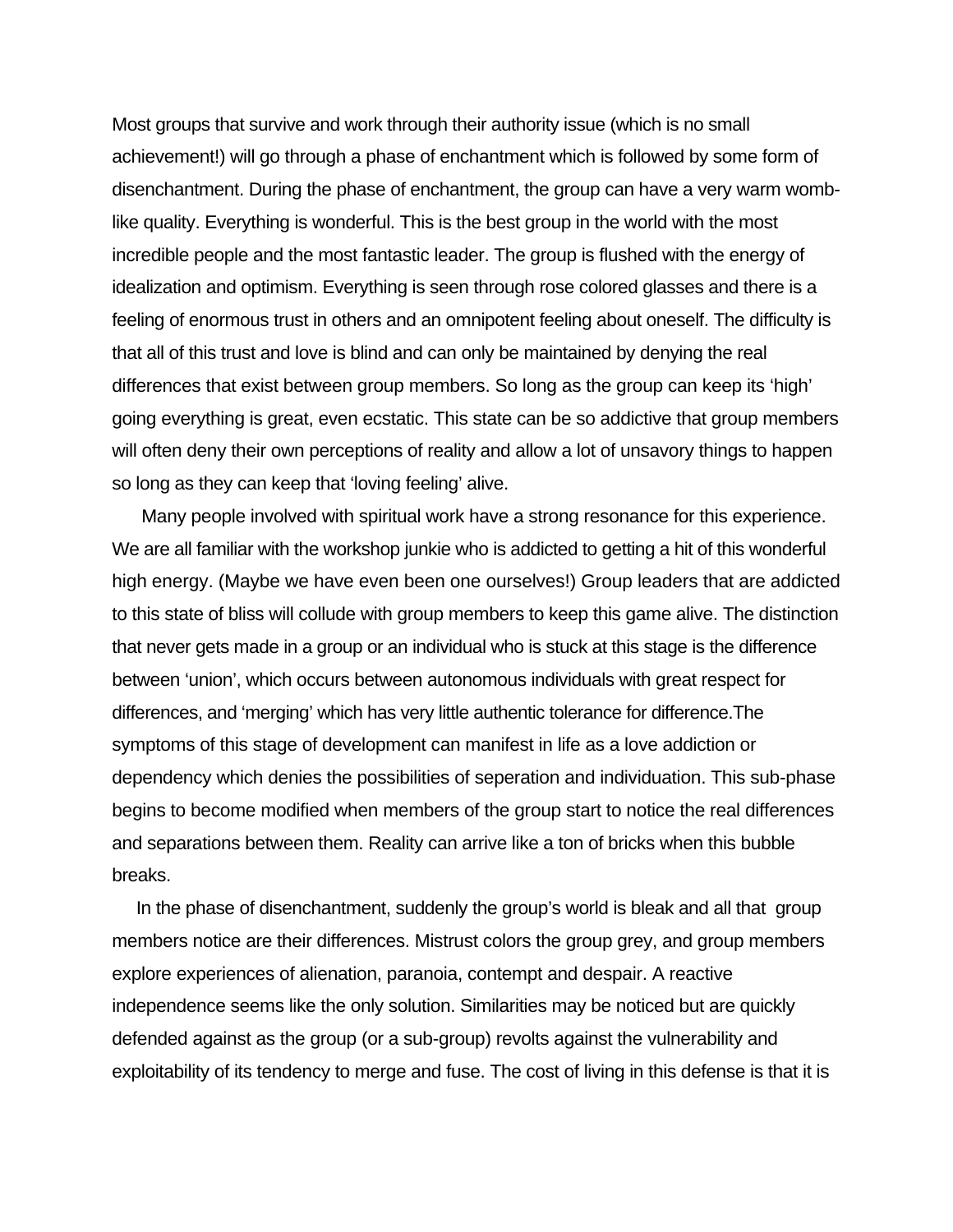almost impossible to create a functional dependence or interdependence. As the group resolves these two polarities it develops the ability to find closeness without being blind to difference and to explore the possibilities of autonomy and individuation without losing connection.

## **3.The Phase of Love, Work and Play as a Container for Spiritual Work**

 The final phase of group development is the ongoing work of an experienced group exploring its possibilities for interdependent love, work and play. When a group has reached this level it can begin to contain and touch the boundaries of the 'numinous' unknown.

 I would like to distinguish the core of the unknown as 'numinous' because unlike the previous levels of the unknown in which the surrender of one psychological position only revealed yet another structure which we ultimately had to dissolve, the numinous unknown is fundamentally mysterious, unexplainable and shot through with paradox. The numinous unknown contains all polarities and yet is also beyond polarity. At this level we are aware of our structure sitting precariously in the ocean of the formless. We are both the glass and the glass blowers breath, the particle and the wave, the sparkle in our eye and the vast, cosmic light. The numinous unknown is parallel to what the Buddhists call the pregnant Void, the Taoists the Wu Chi, and the Cabalists the Ain Soph. This is the potential space that we will all dissolve back into and from which all human possibilities arise. All authentic processes of transformation must touch this space if they are to succeed.

 A group that has arrived at the third phase of its development has contained and explored group members' conflicts around authority and intimacy. These earlier phases may not be completely resolved, however the group is not defended against the conflicting feelings involved in these issues and has the skills to check experience against reality and to live in the frustrating and gratifying experience of group members real feelings for each other and for themselves. In other words the group has both the capacity and the skill to call a spade a spade and to not deny the reality of an inner or outer experience. As a whole, the group also has the capacity to contain many contradictions and paradoxical truths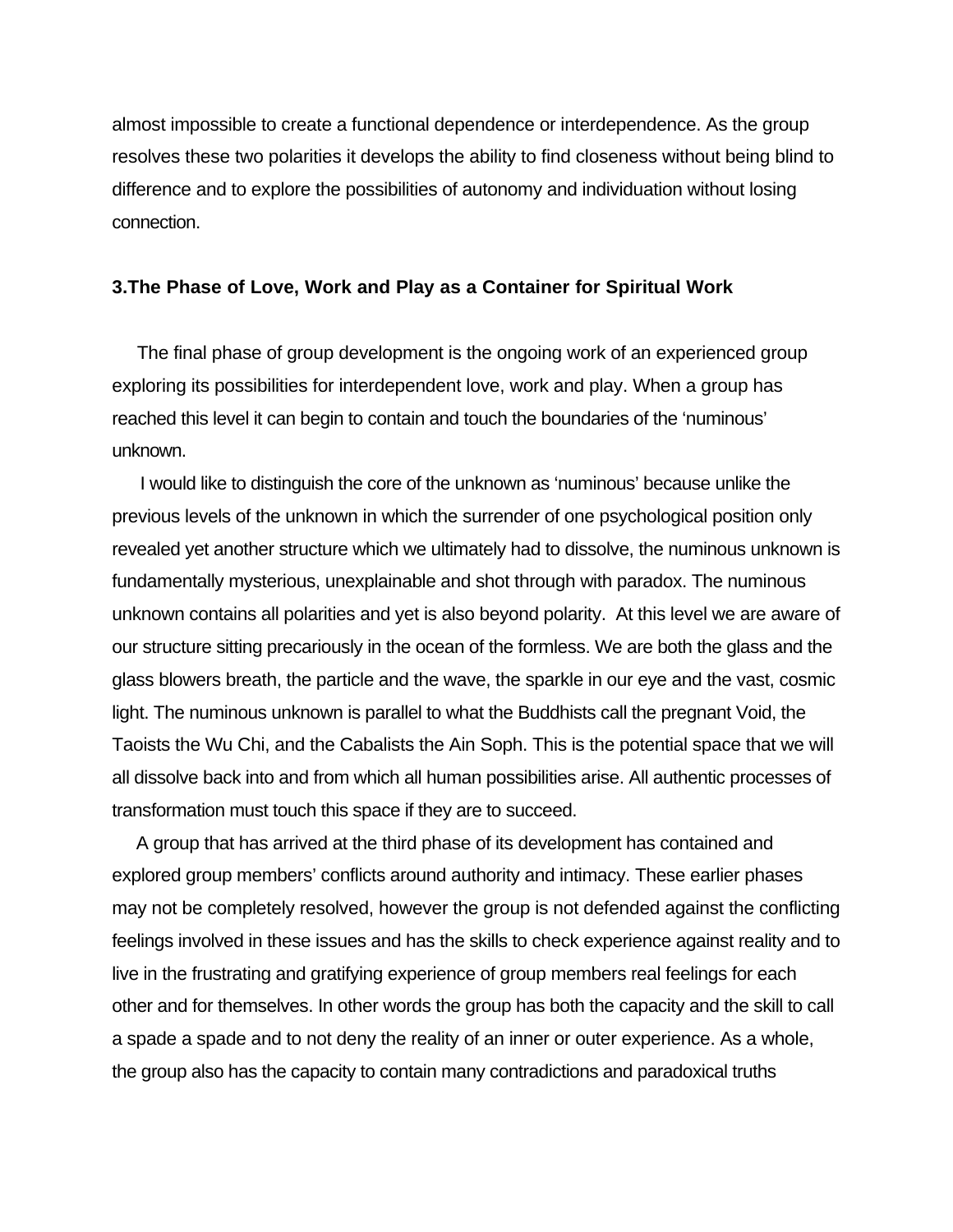simultaneously without defending or going into stereotypical roles.

 An example of a group in this stage of development functioning as a container for the energies of the numinous unknown occurred for me during an SCT training weekend. This particular group was rather well trained with all members except for two having substantial experience with Systems-Centered Therapy. Just prior to the time the group touched this level which I am calling the numinous unknown there were two subgroups\* working, one which was exploring their dread and terror of chaos and the unpredictable and another which was tracking a vast, pulsing energy which was moving inside their bodies and in the space between group members. As each subgroup deepened their work, my subjective experience was that the energy in the room became profoundly magnetized and intensely alive in a quiet and centered way. The quality of this energy was similar to what I have experienced in the middle of

meditation retreat. At a certain point the two subgroups merged in an oceanic

\_\_\_\_\_\_\_\_\_\_\_

experience of the pulsation of energy which contained both a sense of awe (this seemed to be a transformation of the dread) and a comfortable, for some even blissful, merging with chaos and the basic life force. There was no specific emotional content which the group was exploring at this point and yet there were many different emotions which members were aware of touching as we floated in, contained, and were contained by this vast cosmic soup. There was room within the group-as-a-whole and each group member for many different polarities as members lightly touched and hovered through feelings of love and hate, a visceral awareness of both molecular and the highly differentiated forms of life, warmth and cold, and many other feelings which moved through the group in waves. In reviewing our experience, we noticed that the boundaries at all levels of the system (the individual members, the sub-groups and the group as a whole) were open and permeable. Occasionally a member would pop back into dread and tighten up against the energetic flow and the group would effortlessly

<sup>\*</sup> In SCT group work, a sub-group is composed of the members of the group as a whole that are resonating with each other in a similar experience. Sub-groups function within the group-as-a-whole similar to the way that subpersonalities function within an individual person. As the group as a whole comes to the next level of integration, the sub-groups naturally transform and integrate as well.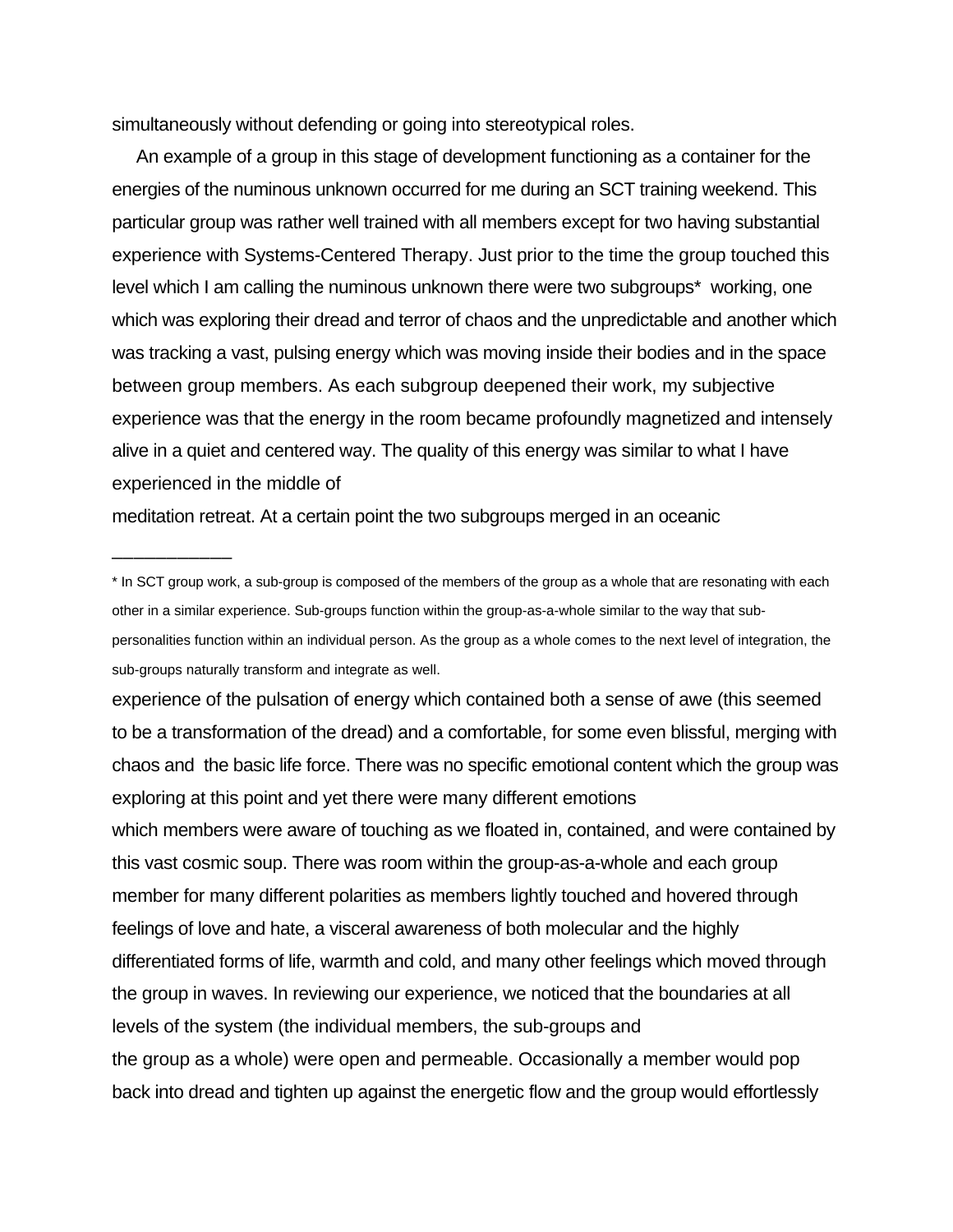make room for this experience before it descended into an even deeper exploration of a sense of pregnant emptiness, a pulsing space which held all human possibilities in potential.

#### **The Confrontation with the Unknown**

 In the previous article in this series, I functionally defined spiritual work in two ways. First, as a transcendent dialogue with the profound mysteries of the cosmos, the unknown, which immanently touches the specific context of our lives in the here and now. Second, as those disciplines, practices and activities that shift us out of a purely personal view of our experience to include a larger, and ultimately a universal, context. In counterpoint to this, I described our psychological defenses as the ways that we defend ourselves against the unknown and get stuck in stereotyped and repetitive ways of thinking, feeling, being, and behaving which stop us from integrating new experiences and developing into mature individuated human beings. These mechanisms are operative at all levels of the human experience, in individuals, couples, groups, organizations and the global community. In order for a group to productively engage in the dialogue with the unknown I believe that that it is necessary to have thoroughly explored the issues of authority and intimacy. Phenomenologically and poetically, we might describe the unknown as an open space of possibility in which we are apprehending the creative river of our being in the moment of it coming into our awareness.

 The spiritual paths of many traditions have provided a vehicle whereby individuals have attained great degrees of enlightenment. The difficulty is that it is hard to transmit this attainment to the community as a whole. In order to radically transform our world, it is my contention that the spiritual work of the future must not simply help individuals find their liberation but that it must also provide the stimulus to awaken the conscience of society at large. This goal requires that we develop structures which help us to deeply shift our perspective from a self centered one to a systems centered one. If we have learned how to be responsible to the group-as-a-whole in the process of finishing our personal work, perhaps we will remain attuned to each other, to our communities and to our environment as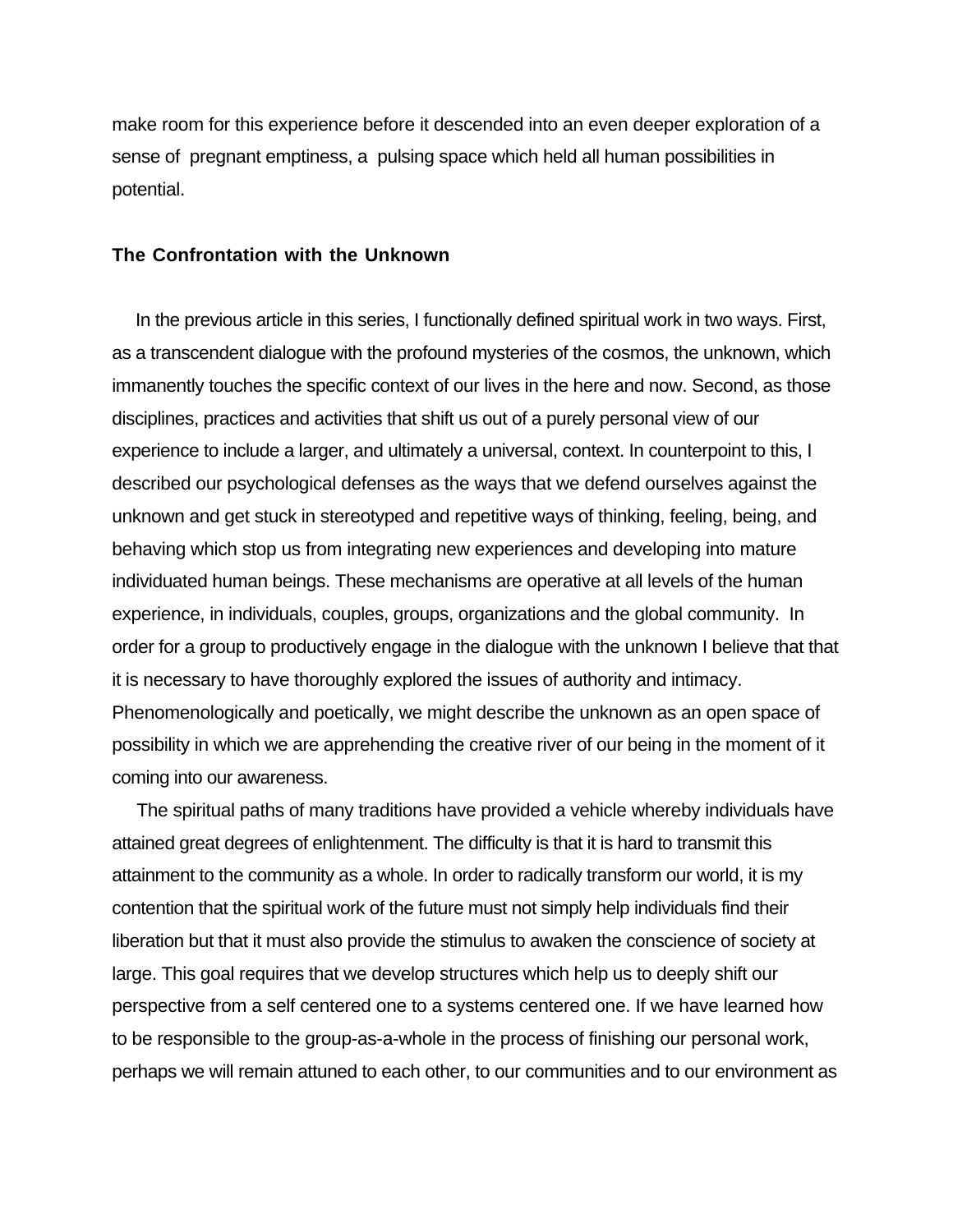we explore the farther realms of human possibility.

 At each stage of the group's work we face a necessary loss of our protection from the confrontation with the unknown. This is a simultaneously thrilling and terrifying initiation into a more direct contact with the life force. As we unveil the false prophets in our psyches we must be willing to let go of our learned ideas about right and wrong and develop an evolving sense of conscience which is dependent on context. We must be willing to take a leap of faith out from under the limiting canopy of the specific culture and religion which we were born into. To paraphrase a teacher of mine, "the religion of our childhoods is usually an inoculation against God". True awakenings have equal parts of excitement, and an 'awe'ful terror that shrinks our omnipotence down to size. A deep confrontation with the unknown restores our place in a universe that is fundamentally unexplainable and mysterious. My opinion, is that it is this attitude of awe and a fierce, disciplined curiosity about the mysteries of life which lies at the heart of a spiritual life.

## **Conclusion**

What phases of development do you recognize in the groups and organizations that you are now, or have been, involved with? Although this article has presented the phases in a linear fashion, the longer a group is together, the more the phases will be experienced in a non-linear or cyclical way. Do you know which phase you are personally in at the moment and how this relates to your spiritual practice and your participation in your group? Are you working more in issues around your relationship with internal and external authority, intimacy, or the challenges of functionally dependent love, work and play?

 I would like to propose that spiritual work can be deeply enhanced by the incorporation of conscious group work such as Systems-Centered Therapy offers. Central to the spiritual path is the journey from the perspective of the individual ego to an experience and an understanding of our interconnectedness with all things. Conscious group work offers an ideal opportunity to make this journey without incurring a spiritual bypass of our issues around authority and intimacy, and for learning deep in our bones the lesson of our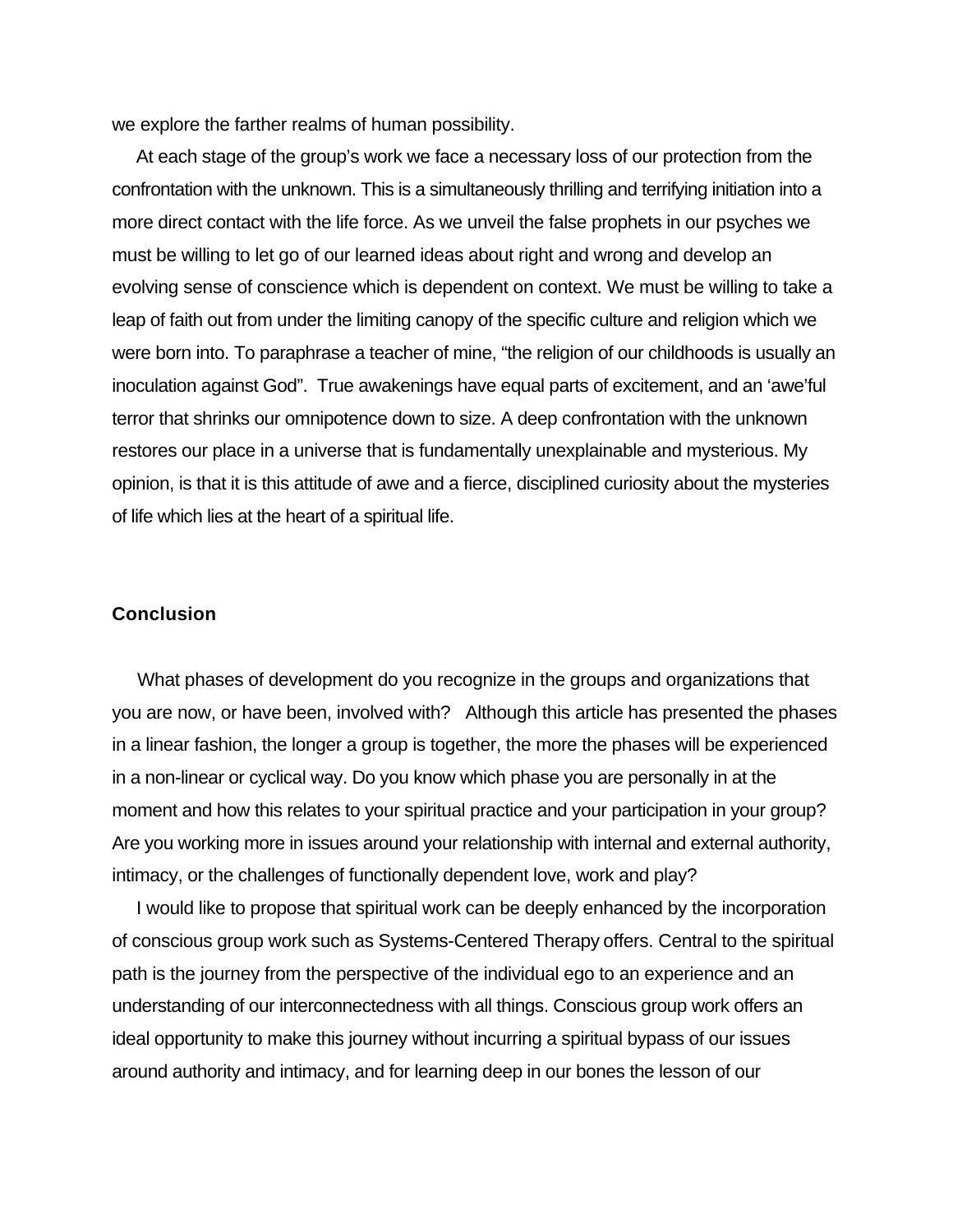interdependency on one another.

 I think that it is essential that the leaders of spiritual communities as well as the members of spiritual groups begin to educate themselves about group dynamics and the stages of group development. Properly managed, conscious group work is one of the most powerful modalities available to transform ourselves individually and as a planetary community. On the macro level, the environmental, economic, social and cultural crises that we are facing as a world community make it imperative that we learn how to work together as responsible, conscientious beings with great respect and tolerance for our differences. To paraphrase the words of the late Dr. Martin Luther King, 'we will either learn how to live together, or we will surely learn how to die together.'

 Both a comprehensive and experiential understanding of group dynamics would help to avoid much of the truly awful psychological damage that has occurred in some spiritual communities. Sometimes, this has occurred through the blatant abuse of the power of the leadership role. More often, I think that it has occurred out of sheer ignorance. For the most part, I believe that spiritual leaders come to their roles with the best of intentions and a pure heart. Unfortunately the dynamics of the group, the unworked out emotional issues which seekers bring, and the hierarchical structure of near absolute power which we often hand over to our teachers, makes it almost impossible for them to carry out their roles without stumbling. If we can grow ourselves individually and collectively to the level of maturity where we can truly function interdependently, there may be an enormous paradigm shift in the offing. This shift is one from the hierarchical dominance of the leader to the responsible interdependence and partnership of people with an awakened conscience. If both seekers and those who serve in leadership roles for our communities can educate themselves in the psychological nitty gritty of helping individuals and groups to make this shift, we may be able to develop an interconnected network of spiritual communities based on partnership, a respect for our differences and a profound and mature collaboration around a common inquiry into the farther reaches of human possibility.

 The transformation of our world can only happen if we work together. The time for giving over our authority to charismatic leaders is over. The spiritual leaders of tomorrow must know how to create learning environments in which we can reclaim our own authority and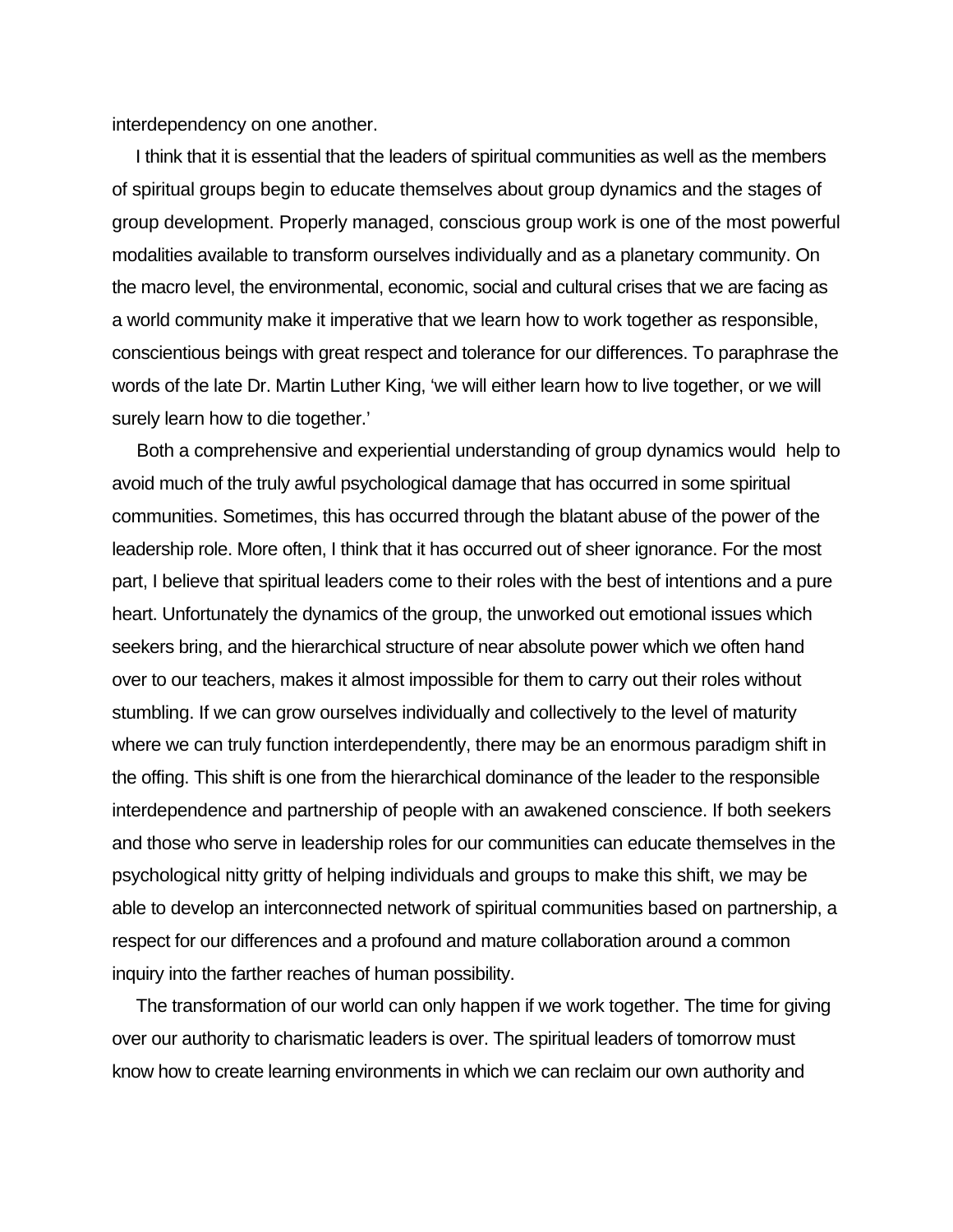self-knowledge, and be more concerned with creating emotionally mature, discerning, competent, awakened and interdependent human beings, than with creating disciples.

------------

Concise two sentence tag line : Michael Robbins is a psychotherapist who uses an integration of Systems Therapy, Body/mind therapies, object relations therapy,Taoist Qi Gong practice and expressive therapy in his clinical practice in Somerville, Massachussetts. If you are interested in his unique perspective on the interface of spiritual and psychological issues either individually or for your spiritual group you may contact him at mrobb@erols.com, or call (617) 623-0024.

#### notes

1. If you are interested in the Systems-Centered approach to therapy you might pick up a copy of Dr. Agazarian's recent book "Systems Centered Therapy for Groups", Published by Guilford Press, N.Y. & London, 1997.

2.If you are interested in training in Systems-Centered Therapy , please contact SCT Training C/O Yvonne Agazarian, 553 N.Judson St., Philadelphia, Pa. 19130

#### references

Agazarian, Y. (1997), "Systems Centered Therapy For Groups",, London & N.Y., Guilford Press

Beck, A.P. (1981), A Study of Group Phase Development and Emergent Leadership. Group: The Journal of The Eastern Group Psychotherapy Society, 5(4)

Bennis, W.G. & Shepherd, H.A. (1957), A Theory of Group Development, Human Relations 9(4), 415 - 437